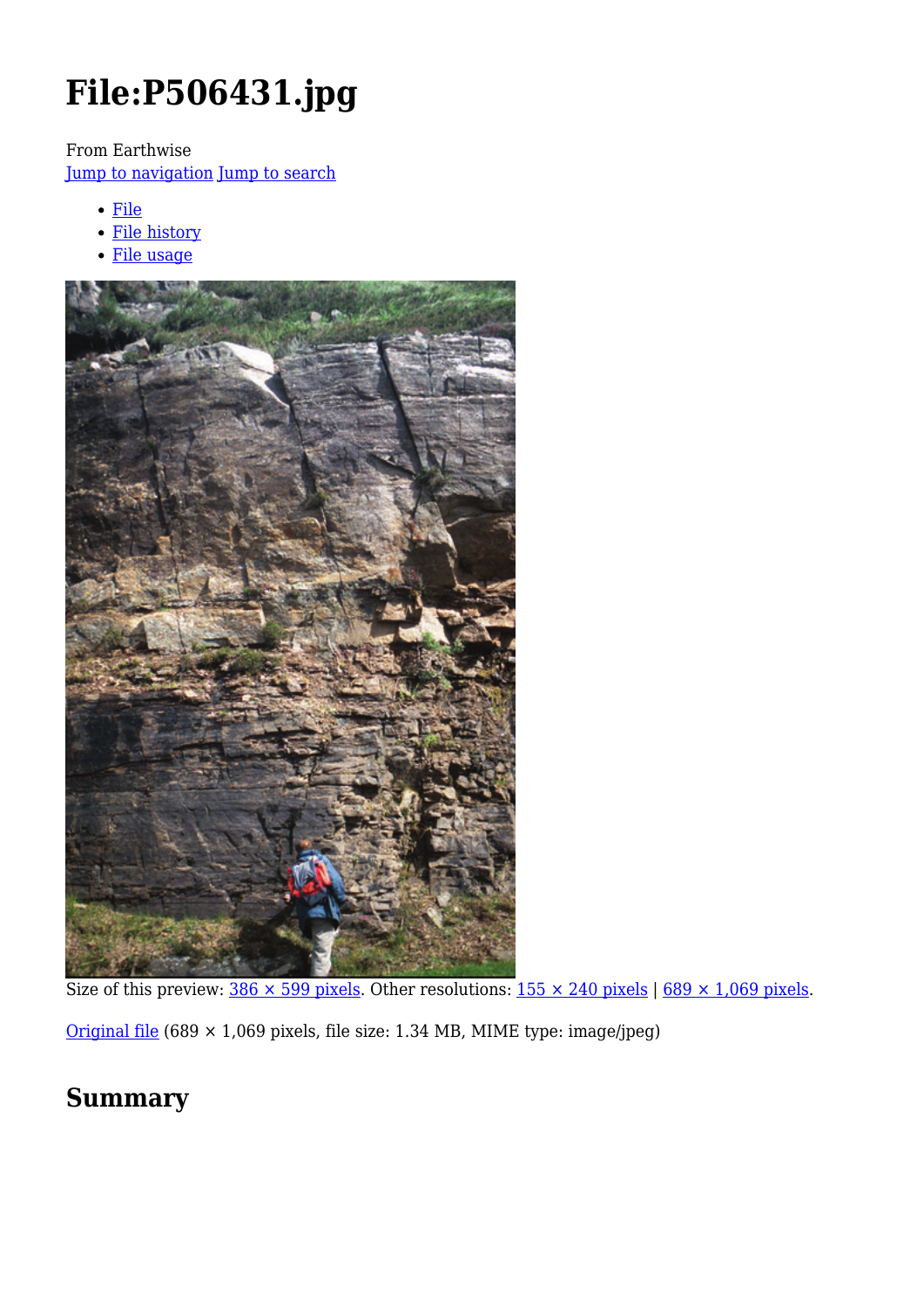| description | <b>English:</b> Massive, trough cross-bedded sandstones of the Applecross Formation<br>overlying flaggy Diabaig Formation strata at Locality 1.4. (BGS photograph<br>P506431, © NERC). Figure 13 from: Goodenough, Kathryn M. and Krabbendam,<br>Maartin (Editors) A geological excursion guide to the North-west Highlands of<br>Scotland. Edinburgh : Edinburgh Geological Society in association with NMS<br>Enterprises Limited, 2011. |
|-------------|--------------------------------------------------------------------------------------------------------------------------------------------------------------------------------------------------------------------------------------------------------------------------------------------------------------------------------------------------------------------------------------------------------------------------------------------|
| source      | <b>British Geological Survey</b>                                                                                                                                                                                                                                                                                                                                                                                                           |
| author      | <b>British Geological Survey</b>                                                                                                                                                                                                                                                                                                                                                                                                           |

## **Licencing**

{{subst:Custom license marker added by UW}}

Download of 1000 x 1000 pixel images is free for all non-commercial use - all we ask in return is for you to acknowledge BGS when using our images. Click our Terms and Conditions link below for information on acknowledgement text, and to find out about using our images commercially. **Copyright**

The images featured on this site unless otherwise indicated are copyright material of the UK Research and Innovation (UKRI), of which the British Geological Survey is a component body. The British Geological Survey encourages the use of its material in promoting geological and environmental sciences. The images may be reproduced free of charge for any non-commercial use in any format or medium provided they are reproduced accurately and not used in a misleading or derogatory context. Where any images on this site are being republished or copied to others, the source of the material must be identified and the copyright status acknowledged. The permission to reproduce UKRI protected material does not extend to any images on this site which are identified as being the copyright of a third party. Authorisation to reproduce such material must be obtained from the copyright holders concerned.

#### **Non-commercial Use**

Use of the images downloaded from this site and reproduced digitally or otherwise may only be used for non-commercial purposes, which are:-

- Private study or research for a non-commercial purpose
- Education for teaching, preparation and examination purposes

When using the images please credit 'British Geological Survey' and include the catalogue reference ('P Number') of the item to allow others to access the original image or document. Noncommercial users of the images from this site are restricted to downloading no more than 30 images, without seeking further permission from [enquiries@bgs.ac.uk](mailto:enquiries@bgs.ac.uk)

#### **Commercial Use**

For commercial use of these images for which higher resolution images are available, individual permissions and/or licences arrangements should be agreed by contacting [enquiries@bgs.ac.uk](mailto:enquiries@bgs.ac.uk) Commercial use will include publications in books (including educational books), newspapers, journals, magazines, CDs and DVDs, etc, where a cover charge is applied; broadcasts on TV, film and theatre; and display in trade fairs, galleries, etc. If you are in doubt as to whether your intended use is commercial, please contact [enquiries@bgs.ac.uk](mailto:enquiries@bgs.ac.uk)

#### **Warranty**

Use of the images downloaded from this site is at the users own risk. UKRI gives no warranty as to the quality of the images or the medium on which they are provided or their suitability for any use. **Ordnance Survey topography**

Maps and diagrams in Earthwise use topography based on Ordnance Survey mapping. The National Grid and other Ordnance Survey data ©Crown Copyright and database rights 2015. Ordnance Survey Licence No. 100021290 EUL.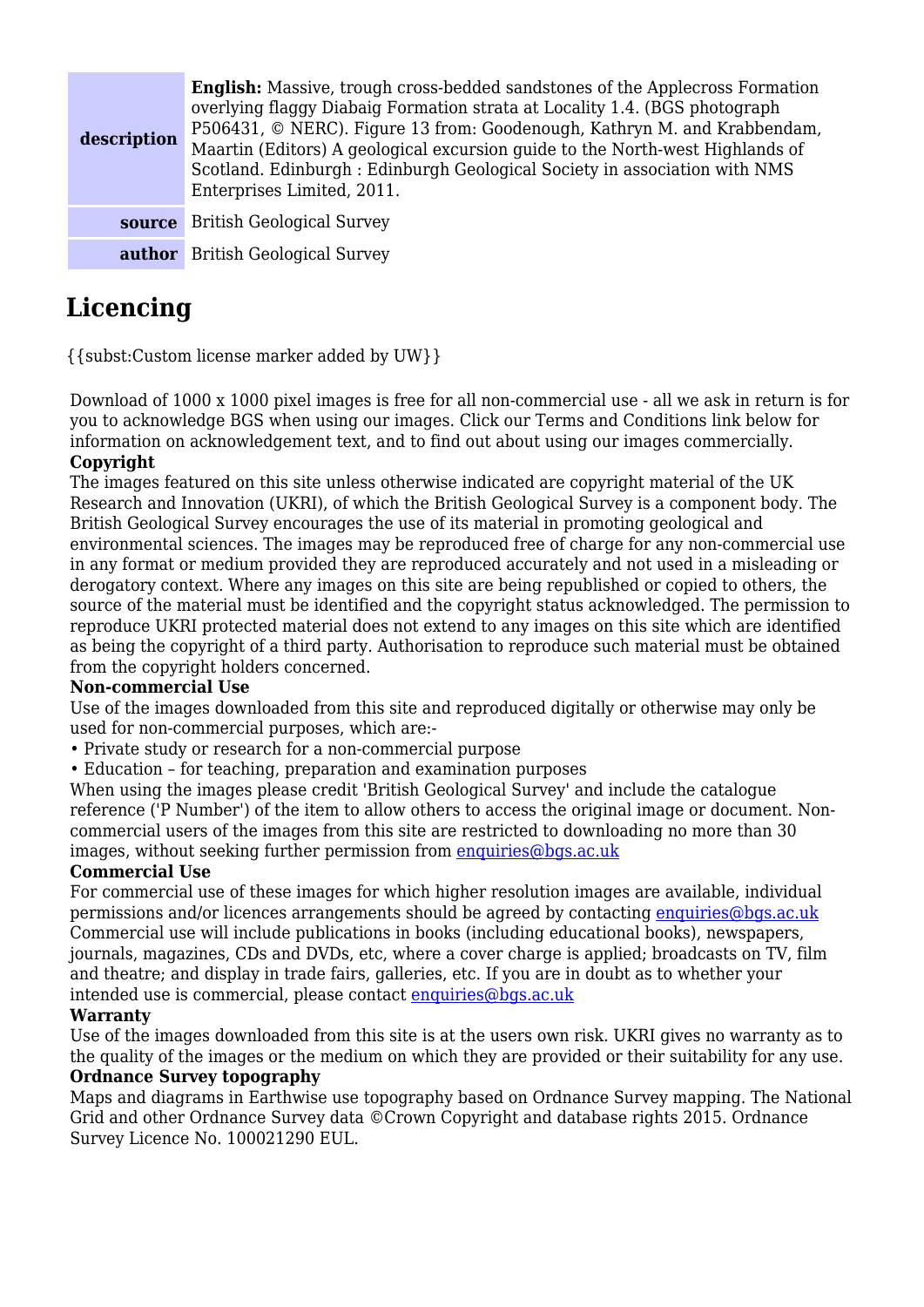## **File history**

Click on a date/time to view the file as it appeared at that time.

| Date/Time                       | <b>Thumbnail</b> | <b>Dimensions</b>                         | <b>User</b>                | <b>Comment</b>                         |
|---------------------------------|------------------|-------------------------------------------|----------------------------|----------------------------------------|
| current 17:42, 18 December 2015 |                  | $689 \times 1,069$<br>$(1.34 \text{ MB})$ | Scotfot (talk<br>contribs) | User created page<br>with UploadWizard |

You cannot overwrite this file.

## **File usage**

The following page links to this file:

[Foreland succession of the Loch Assynt roadside, North-west Highlands - an excursion](http://earthwise.bgs.ac.uk/index.php/Foreland_succession_of_the_Loch_Assynt_roadside,_North-west_Highlands_-_an_excursion)

Retrieved from ['http://earthwise.bgs.ac.uk/index.php?title=File:P506431.jpg&oldid=23964](http://earthwise.bgs.ac.uk/index.php?title=File:P506431.jpg&oldid=23964)' [Categories:](http://earthwise.bgs.ac.uk/index.php/Special:Categories)

- [License tags](http://earthwise.bgs.ac.uk/index.php/Category:License_tags)
- [Uploaded with UploadWizard](http://earthwise.bgs.ac.uk/index.php/Category:Uploaded_with_UploadWizard)

## **Navigation menu**

## **Personal tools**

- Not logged in
- [Talk](http://earthwise.bgs.ac.uk/index.php/Special:MyTalk)
- [Contributions](http://earthwise.bgs.ac.uk/index.php/Special:MyContributions)
- [Log in](http://earthwise.bgs.ac.uk/index.php?title=Special:UserLogin&returnto=File%3AP506431.jpg&returntoquery=action%3Dmpdf)
- [Request account](http://earthwise.bgs.ac.uk/index.php/Special:RequestAccount)

## **Namespaces**

- [File](http://earthwise.bgs.ac.uk/index.php/File:P506431.jpg)
- [Discussion](http://earthwise.bgs.ac.uk/index.php?title=File_talk:P506431.jpg&action=edit&redlink=1)

 $\Box$ 

## **Variants**